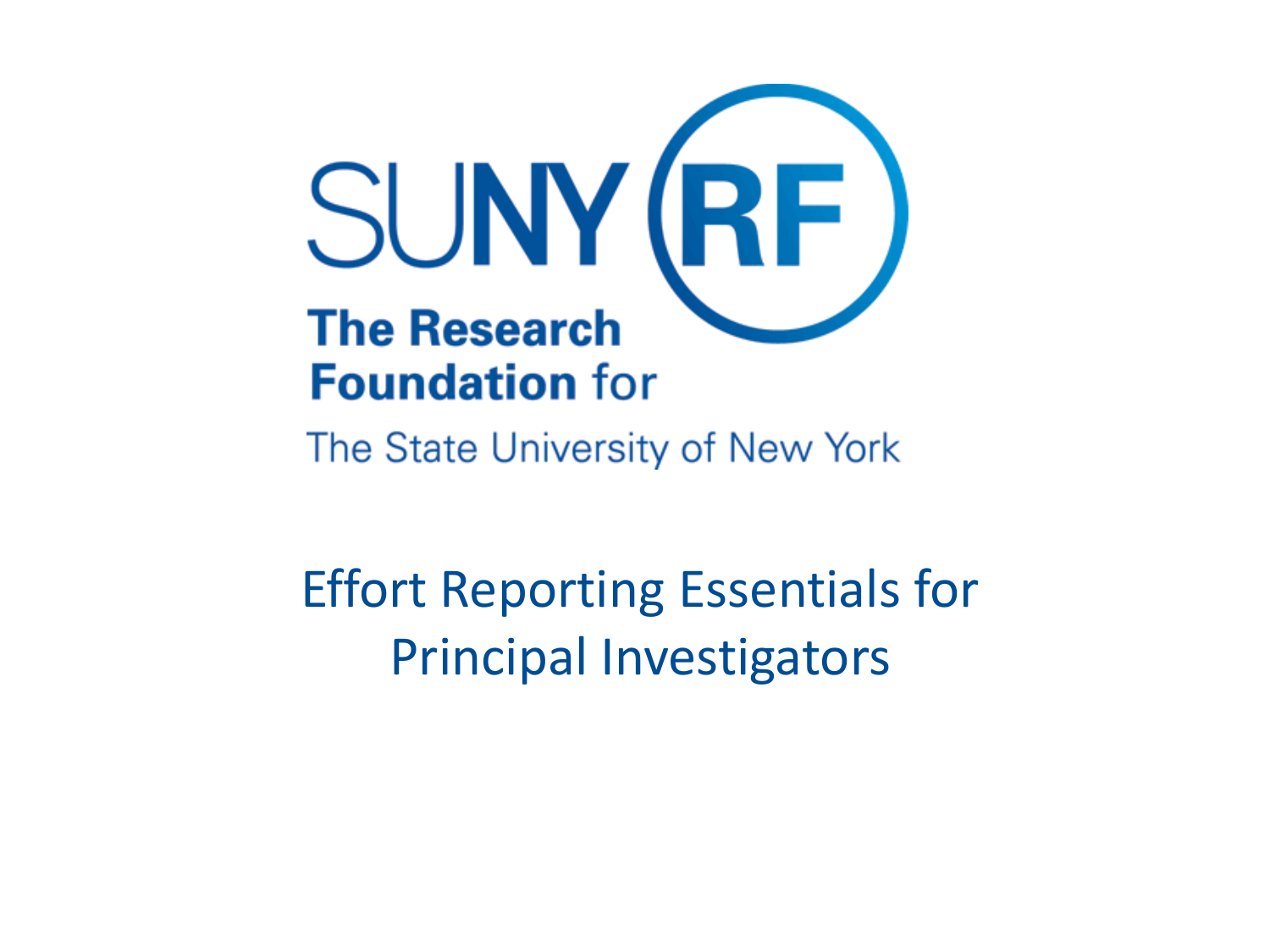# **Topics**

- **Effort certification compliance overview**
- Effort certification process
- **Initial ecrt** certification cycle
	- $\Box$  Table of dates, activities and responsibilities
	- □ Process flow diagram
- Data in **ecrt**
- **Effort statement statuses**
- **Training curriculum**
- Committed effort
- **Summary**

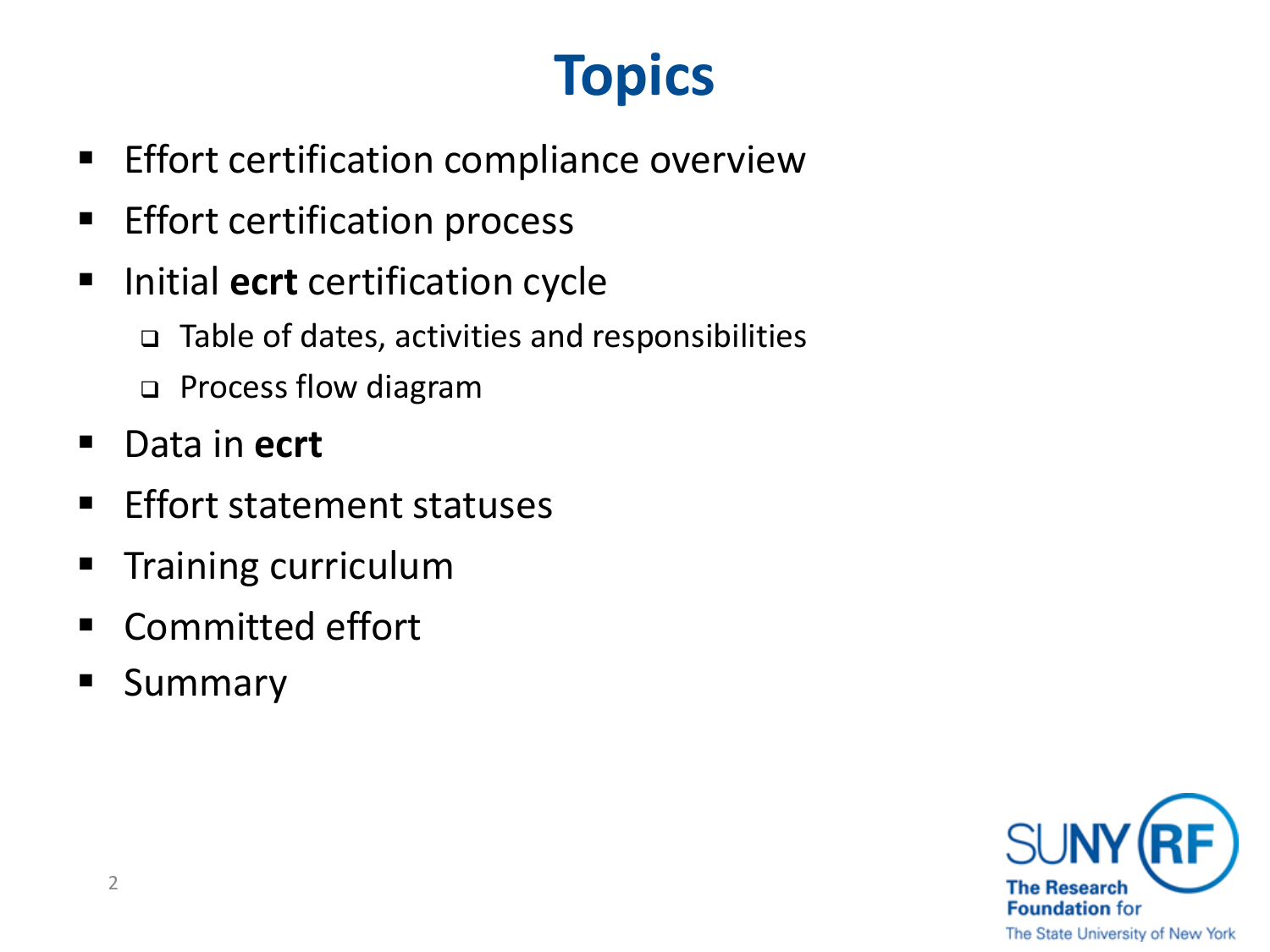## **Effort Certification Compliance Overview**

- As recipients of external funding from both federal and other sponsors the RF must comply with numerous rules and regulations disseminated by the federal government and sponsors
- The federal Office of Management and Budget (OMB) sets forth broad policies governing grant and contract financial administration
	- OMB Circular A-21, Section J.10 outlines acceptable methods for supporting charges related to compensation for personal services on federal grants and contracts (effort certification)
- $\blacksquare$  The rationale for this requirement is that:
	- Salary charges are based on estimates in proposals of how effort will be expended
	- □ Effort certification verifies how effort was actually expended

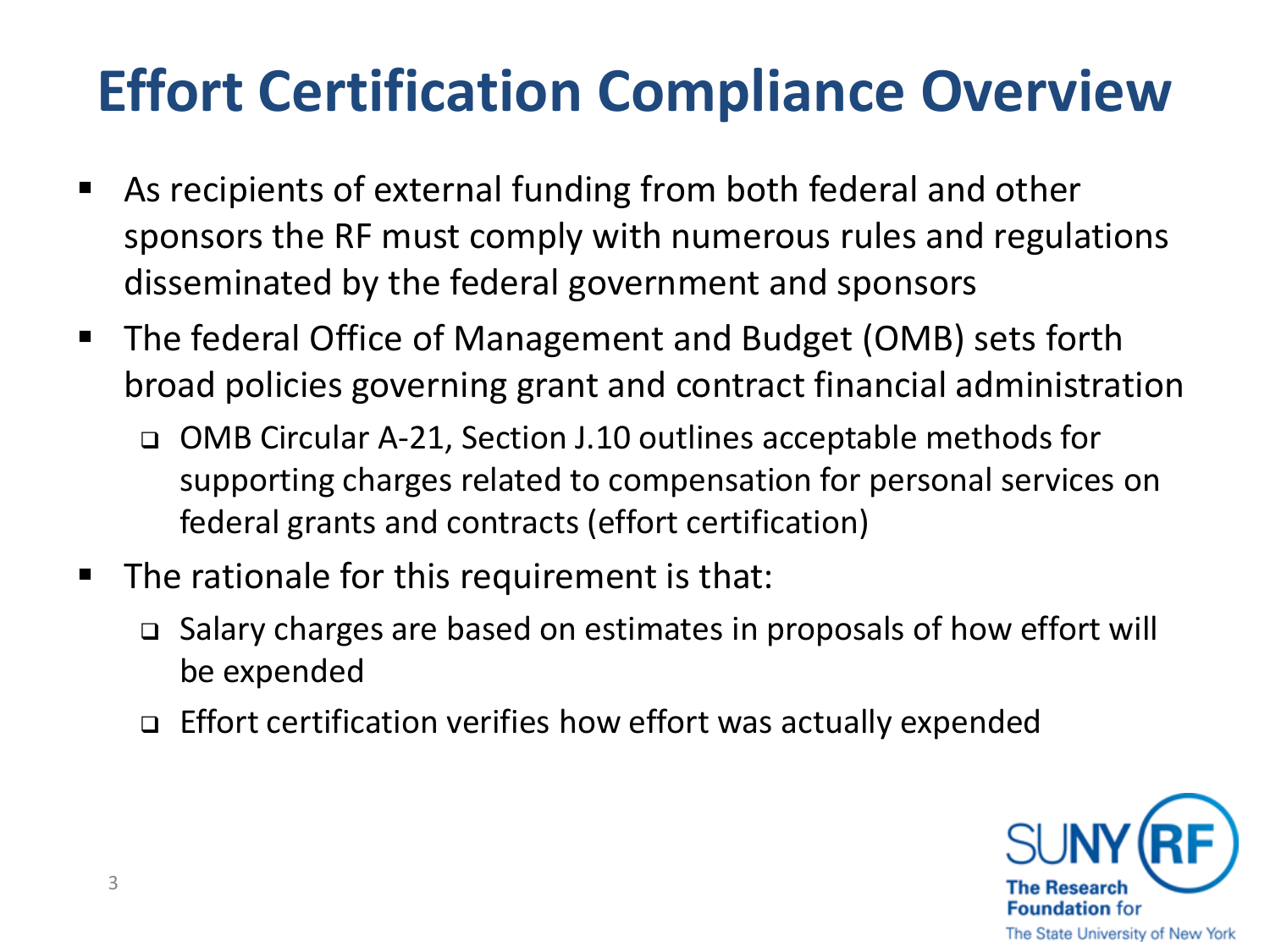#### **Effort Certification Compliance Overview**

#### **Effort Certification:**

- Provides support for salaries charged to sponsored programs (and reimbursed by the sponsor) as well as for cost sharing salary (not reimbursed by the sponsor)
- Documents that effort commitments were met
- The principal investigator (PI) is responsible to ensure that charges to sponsored programs are:
	- $\Box$  Consistent with the effort expended by those working on the sponsored program as they relate to personnel costs
	- $\Box$  In compliance with federal and RF policies and campus procedures
	- Allowable, reasonable and allocable to the sponsored program charged

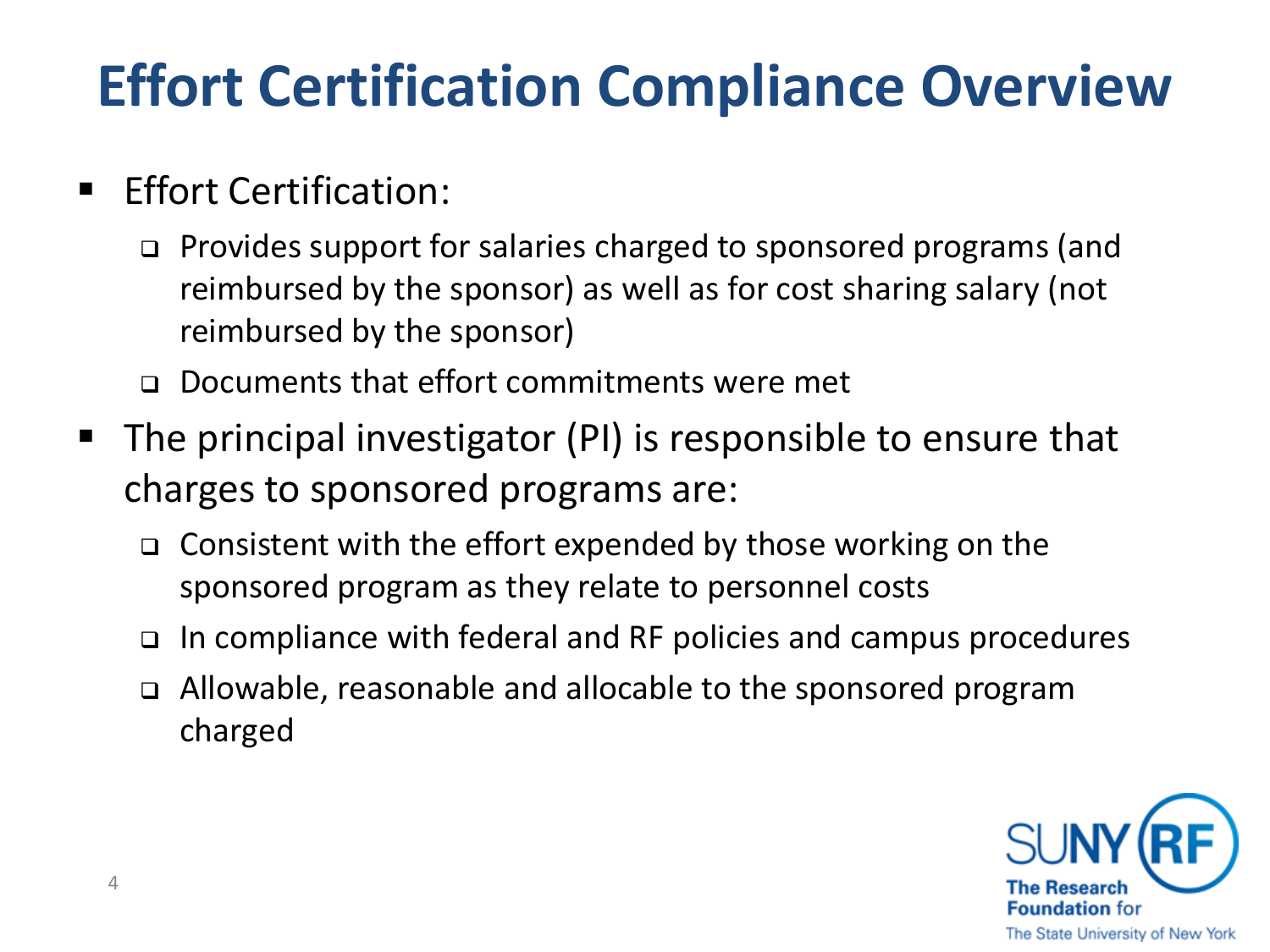#### **Effort Certification Process**

- The RF uses an "after-the-fact" activity record that accounts for the total activity for which employees are compensated
- $\blacksquare$  PIs certify their effort and the effort of staff working on their sponsored program(s)
- A proxy certifier or restricted effort coordinator may be delegated authority to certify effort for a PI
- **This individual:** 
	- Can be another employee, PI or other responsible official with firsthand knowledge of the employee's effort
	- $\Box$  Has suitable means of verifying that the work was performed
	- Is set up within **ecrt** by the campus effort reporting administrator
	- Will receive notifications that would otherwise be sent to the PI

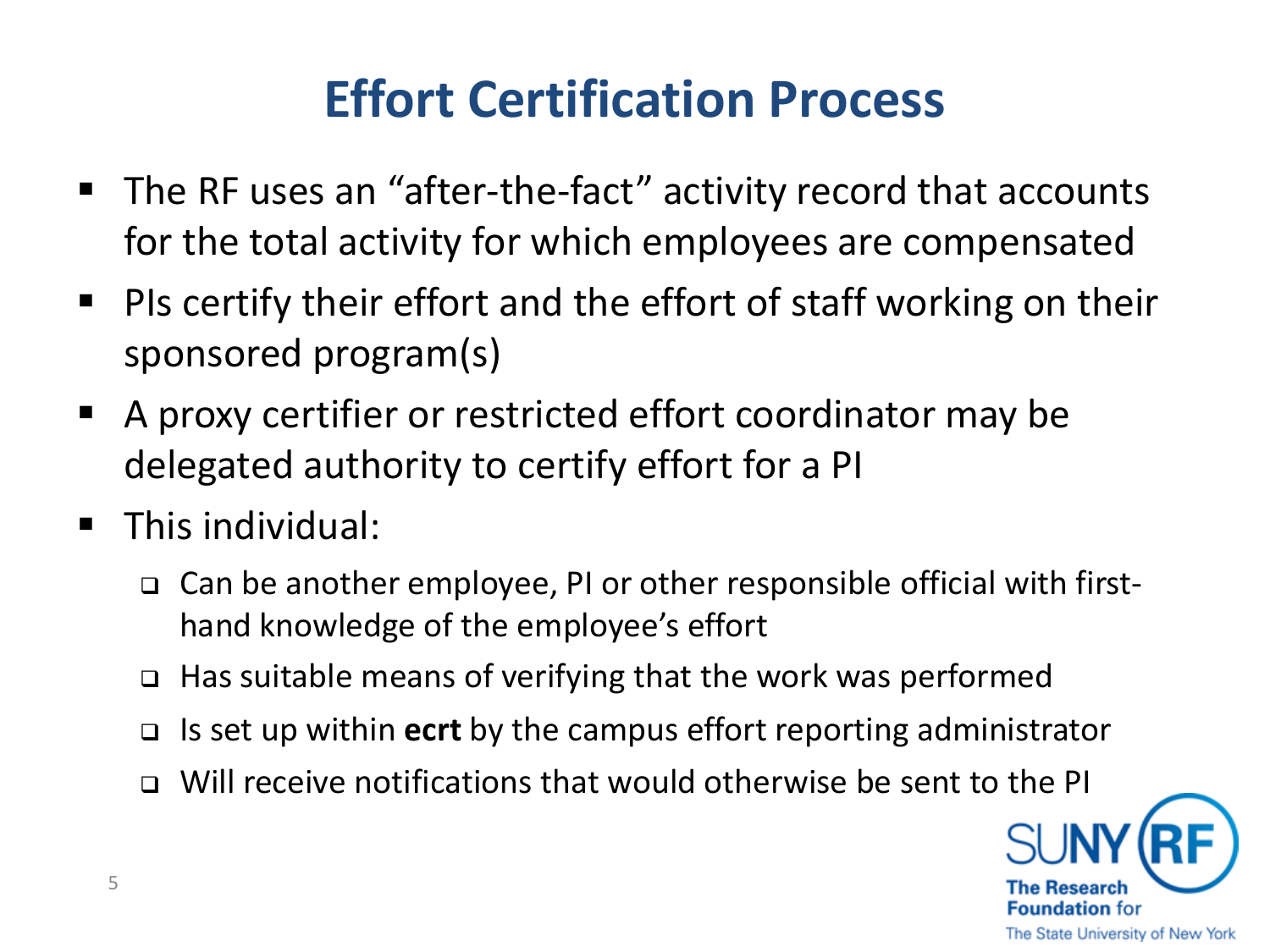#### **Effort Certification Process**

- Current manual paper-based Oracle effort certification process will change to a new online effort reporting Webbased tool: Effort Certification and Reporting Technology (**ecrt**)
	- □ Effort certification will be completed using electronic signatures
	- $\Box$  All the payroll detail for the effort reporting period is available within the tool
- PIs (or their designated proxy certifier/restricted effort coordinator) will receive an e-mail prompting them to certify:
	- □ Their effort
	- $\Box$  The effort of staff working on their sponsored programs (if applicable)

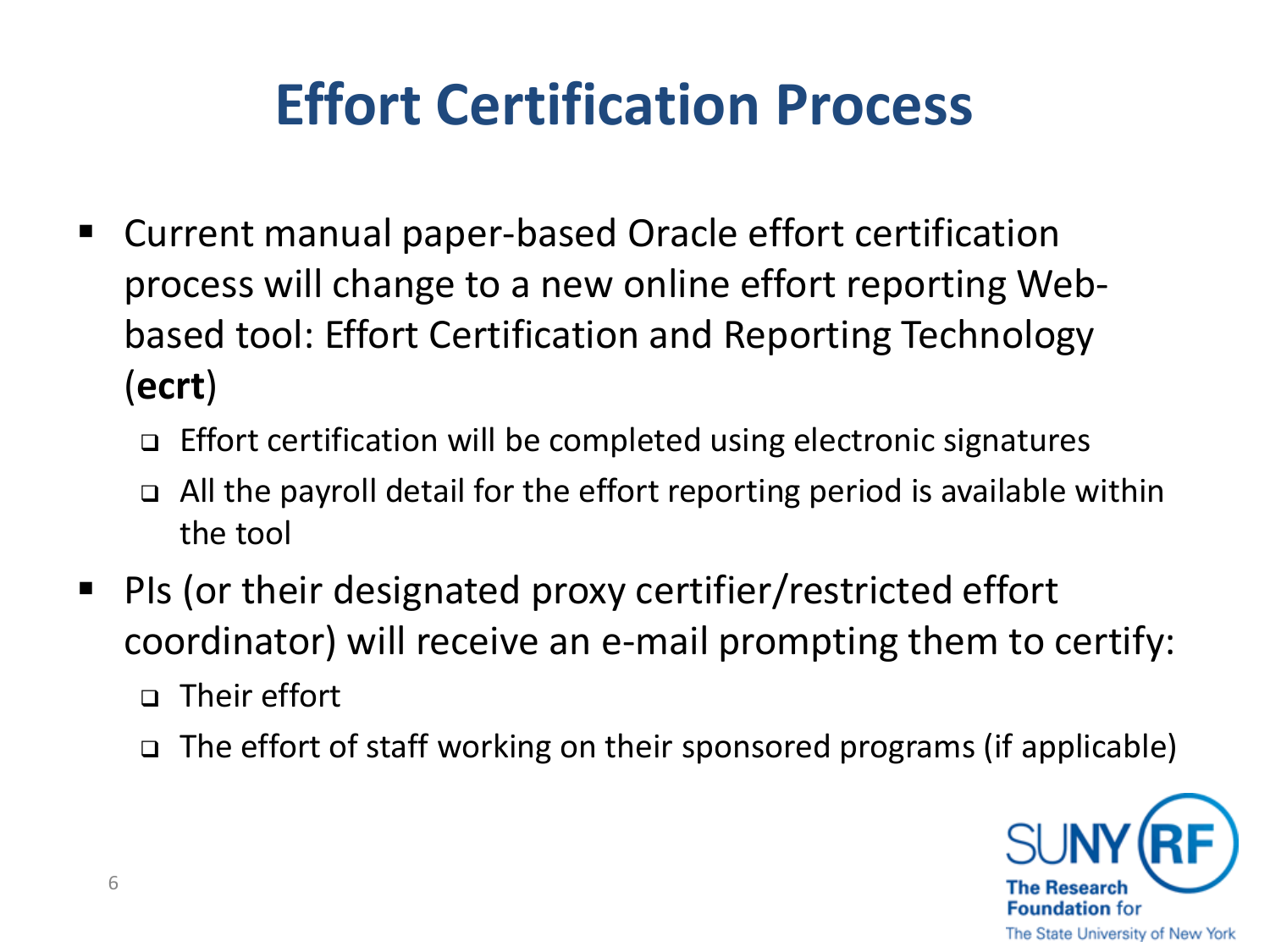#### **Effort Certification Process**

Implementation of **ecrt** will be effective for all campuses:

- **Spring 2013** effort reporting period of performance for campuses that use academic periods
- **January 1 – June 30, 2013** effort reporting period of performance for campuses that use semiannual periods
	- Upstate Medical University
	- SUNY Downstate Medical Center
	- □ Empire State College
	- □ System Administration

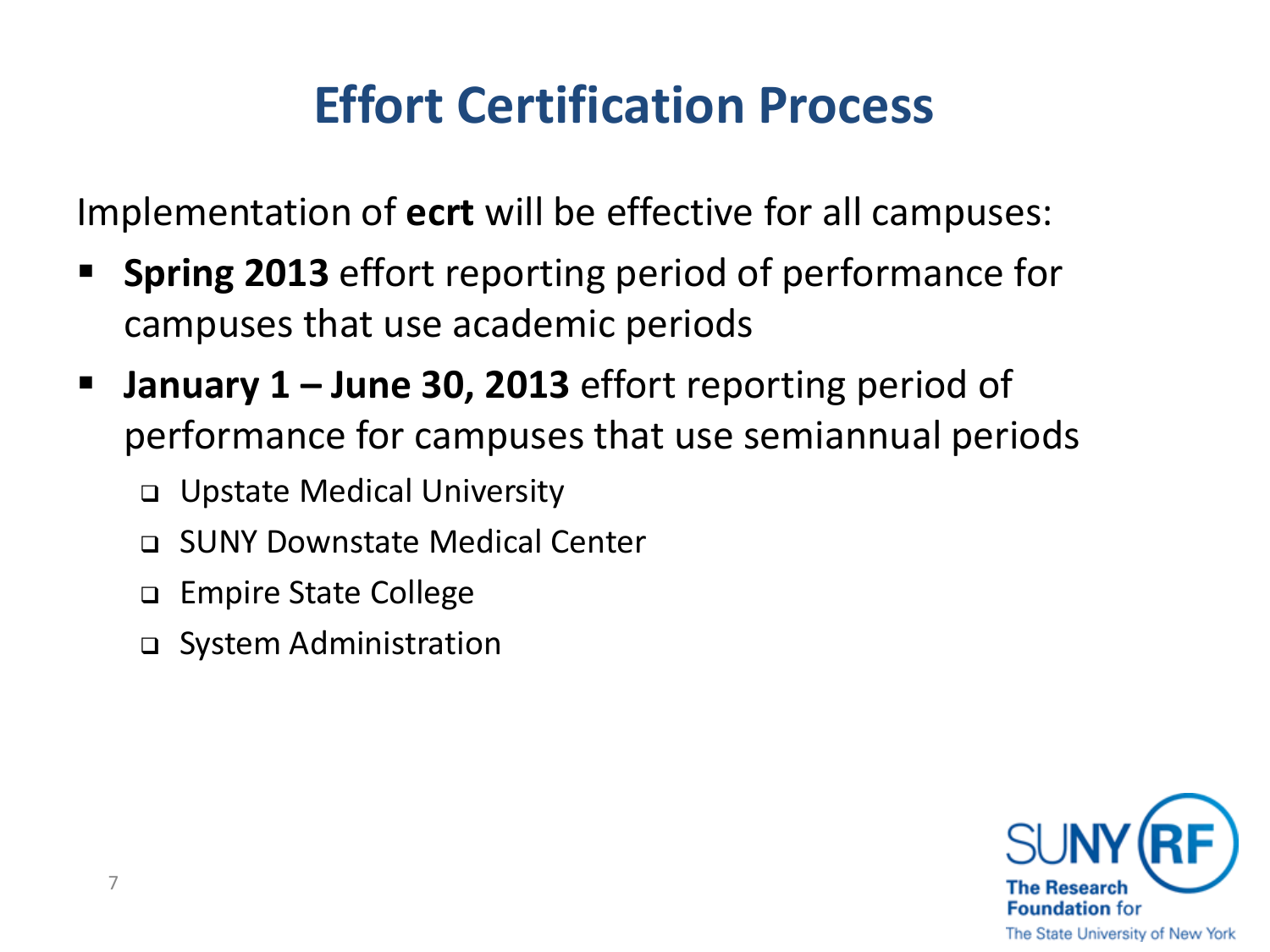#### **Initial ecrt Certification Cycle**

| <b>Dates</b>                                                        | <b>Activity</b>                                                                                                                                           | <b>Responsibility</b>                                       |
|---------------------------------------------------------------------|-----------------------------------------------------------------------------------------------------------------------------------------------------------|-------------------------------------------------------------|
| January 1 to<br>May/June 2013                                       | Payroll Data is loaded to ecrt and effort<br>statements are building:<br>SUNY monthly payroll processing<br>$\bullet$<br>RF biweekly payroll<br>$\bullet$ | <b>Automatic process</b><br>within ecrt                     |
| May/June 2013<br>(30-day period)                                    | Effort statements are reviewed<br>Payroll adjustments are processed                                                                                       | <b>Campus Effort Reporting</b><br>Administrator             |
| June/July 2013                                                      | An e-mail is sent to each PI with a link to<br>access ecrt                                                                                                | Automatic process<br>within ecrt                            |
| June/July to<br><b>August/September 2013</b><br>(60-day period)     | "Certification Period" - timeframe for PI to<br>certify their effort and effort of their staff; PI<br>will electronically certify Effort Statements       | PI (or proxy<br>certifier/restricted<br>effort coordinator) |
| 2 weeks and 1 week before<br>the end of the certification<br>period | Reminder e-mails are sent to PIs for any effort<br>statements still needing certification                                                                 | <b>Automatic process</b><br>within ecrt                     |
| 1 day before the end of the<br>certification period                 | Final e-mails are sent to PIs to comply with<br>the certification deadline of November 30th                                                               | Automatic process<br>within ecrt                            |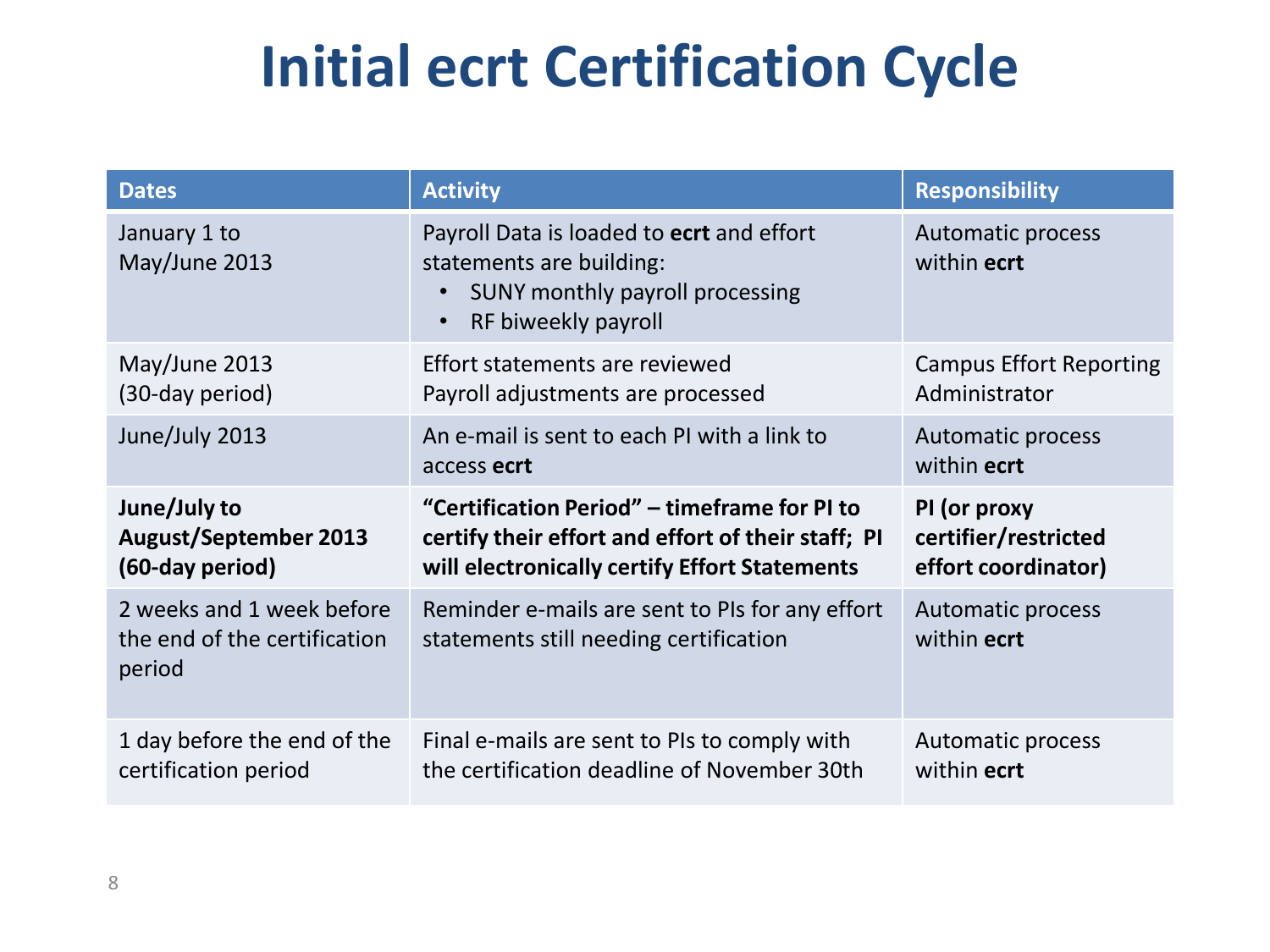#### **Effort Reporting Cycle**

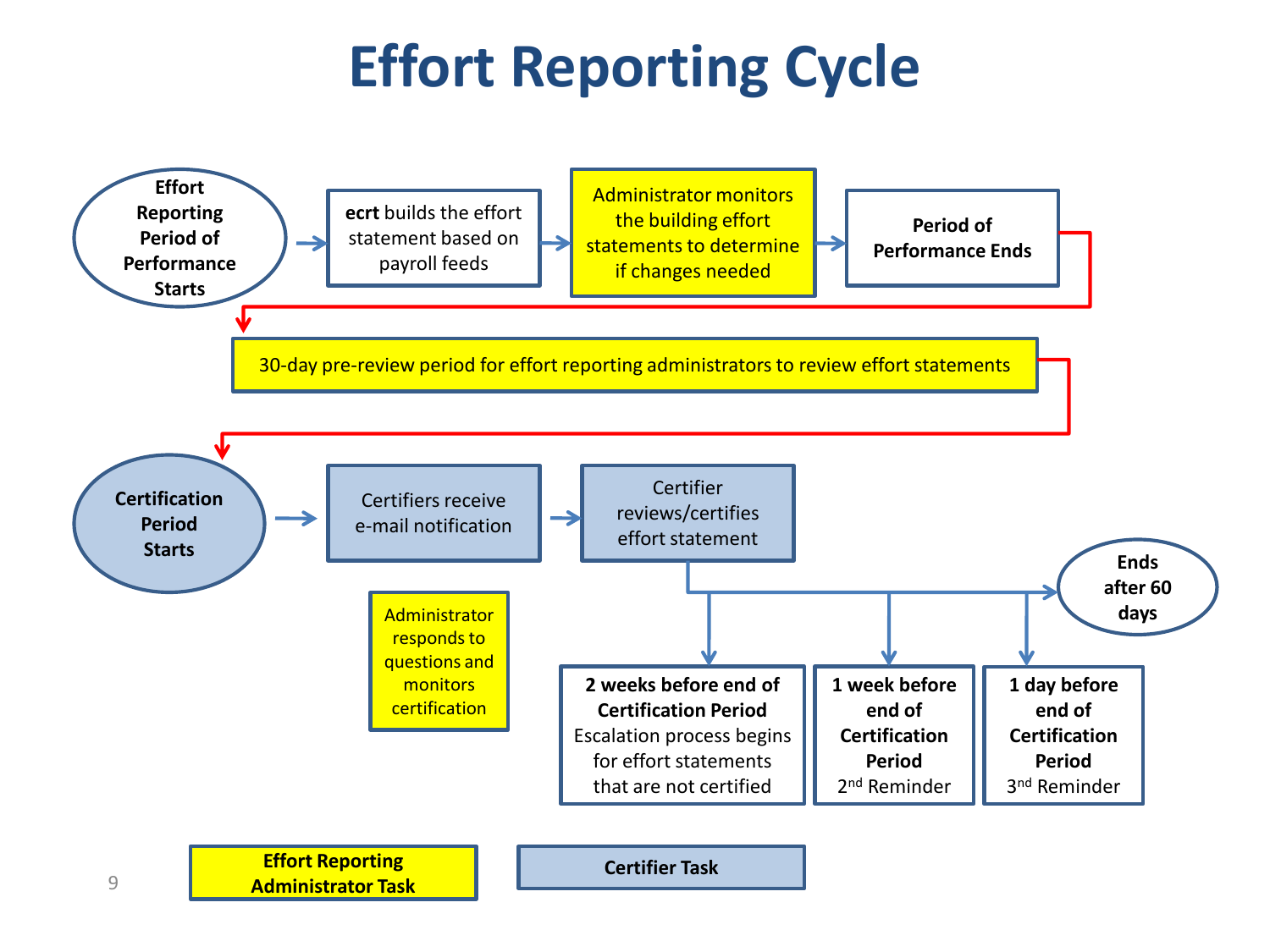#### **Data in ecrt**

The Oracle business system is the system of record for all source data that is uploaded to **ecrt**

- **Payroll file**: SUNY monthly salary through the IFR/Cost Sharing processing, RF biweekly payroll, labor schedule charging instructions, distribution adjustments (salary cost transfers)
- **Award file**: Award full name, companion cost share awards, award start and end dates, award PI, budget amount, etc.
- **Commitment file**: Committed effort data for PIs, co-PIs and other key personnel
- **Certifier File**: Includes PI e-mail address, actual department name and actual job title information. All SUNY monthly and RF employees with a role of PI on a sponsored award will be assigned the role of self-certifier in **ecrt**
- **Sponsor File**: Includes sponsors and award type of federal, nonfederal and nonsponsored (includes other institutional activity)

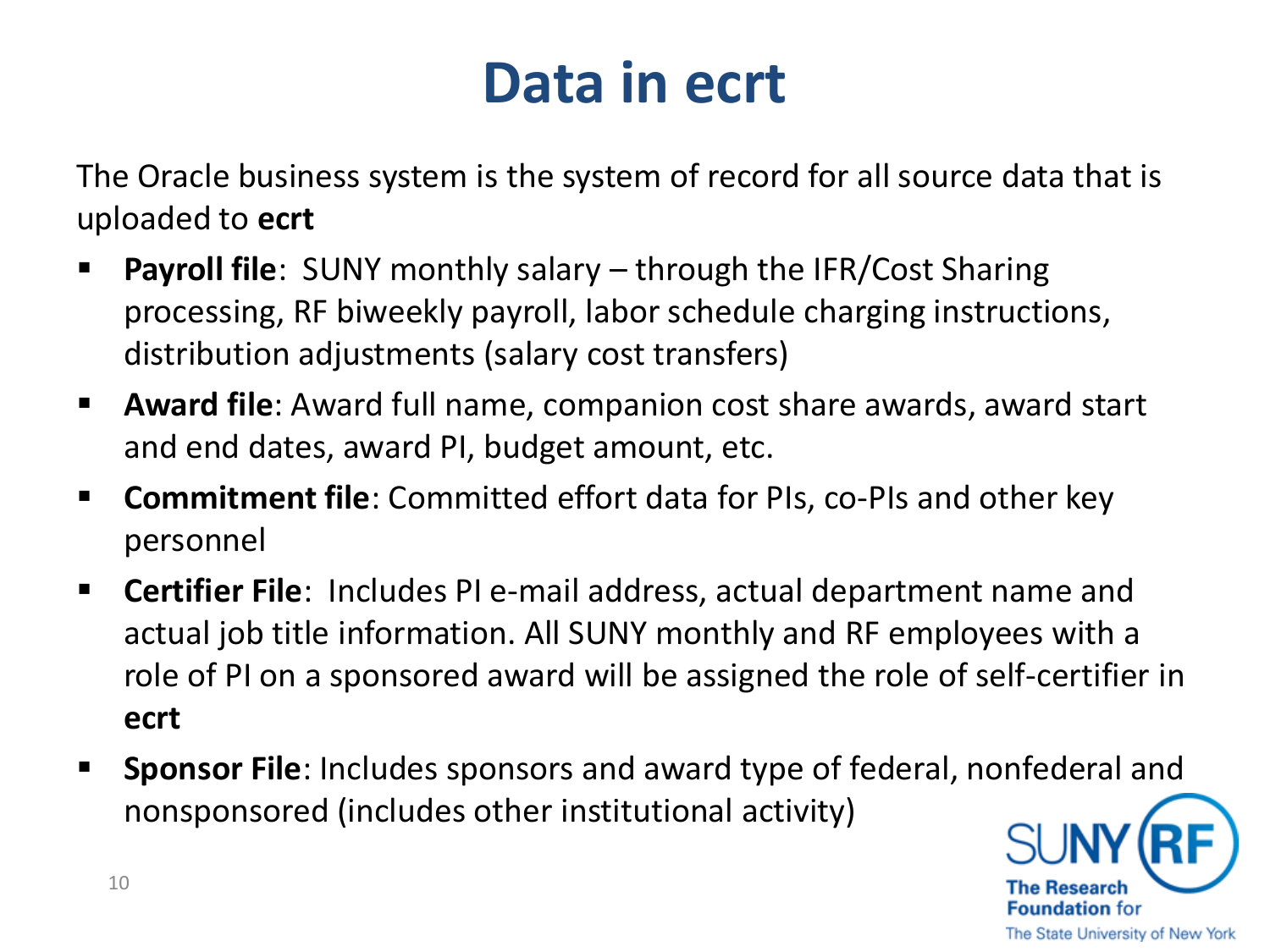#### **Effort Statement Statuses**

The table below illustrates the most common **ecrt** effort statement statuses

| <b>Effort Statement Status</b>                      | <b>Definition</b>                                                                                                                                                             |
|-----------------------------------------------------|-------------------------------------------------------------------------------------------------------------------------------------------------------------------------------|
| Ready to be Certified                               | The effort statement is ready for PI, Proxy Certifier<br>or REC review and certification.                                                                                     |
| Building, Not Ready for<br>Certification            | An effort statement is being built for the current<br>effort reporting period of performance. Salary<br>expenditures will be applied to applicable awards<br>each pay period. |
| Certified                                           | The effort statement was certified and the<br>certification process is complete.                                                                                              |
| Certified, Ready for<br><b>Administrator Review</b> | The effort statement was certified by the PI, Proxy<br>Certifier or REC with a note and/or attachment.                                                                        |

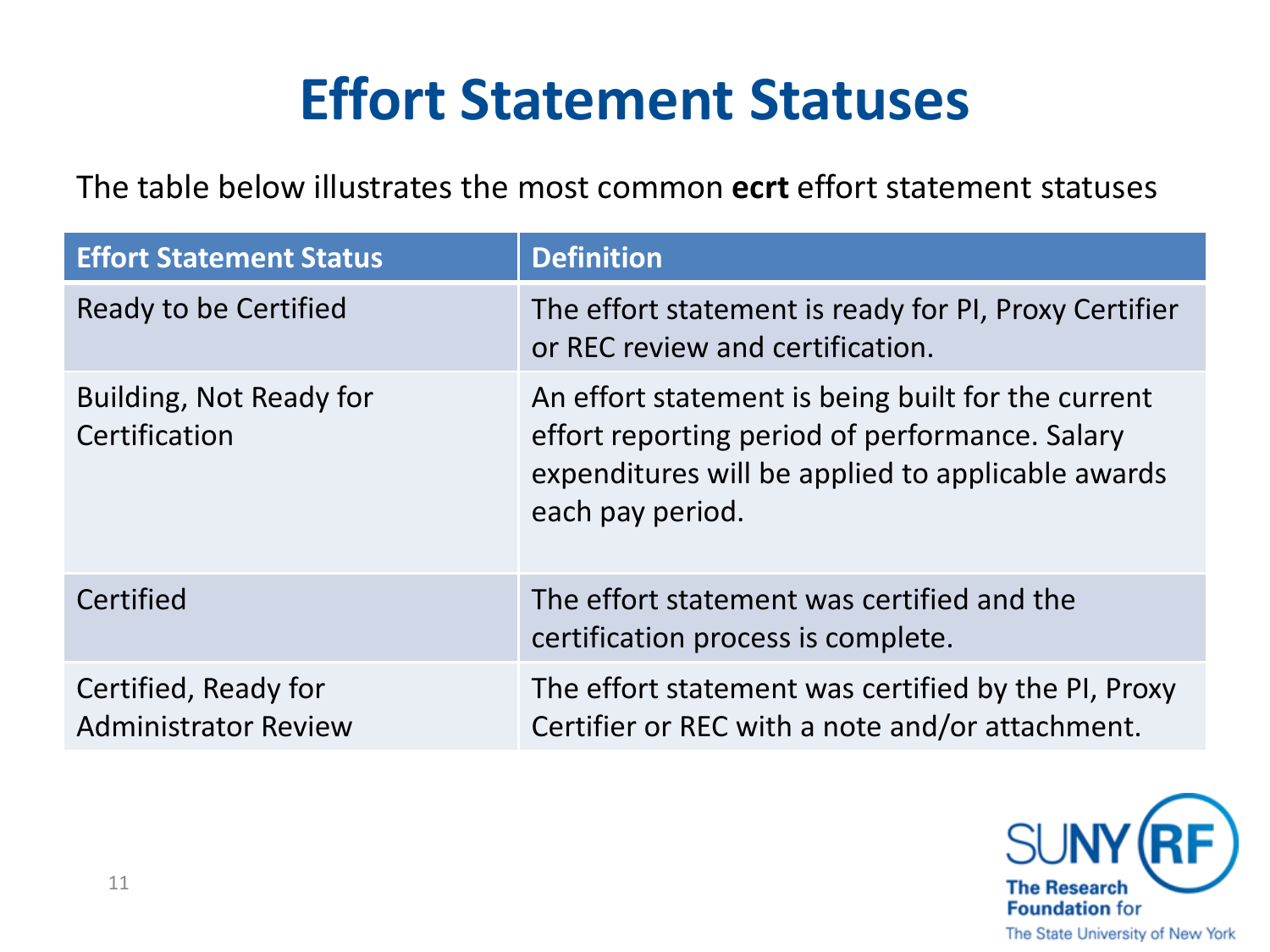# **Training Curriculum**

PIs should review the following materials that are available on the [RF public Web site](https://portal.rfsuny.org/portal/page/portal/The Research Foundation of SUNY/home/info_researchers_administrators/effort_reporting_certification/pi_training):

- Video simulations:
	- Introduction to the Effort Reporting Electronic Tool
	- Certify my Effort
	- □ Certify my Effort and the Effort of my Staff (if applicable)
- "How to" documents with step-by-step instructions for each of the simulations
- Additional Information:
	- □ Effort Statement Statuses Guidance Document
	- Glossary of Terms

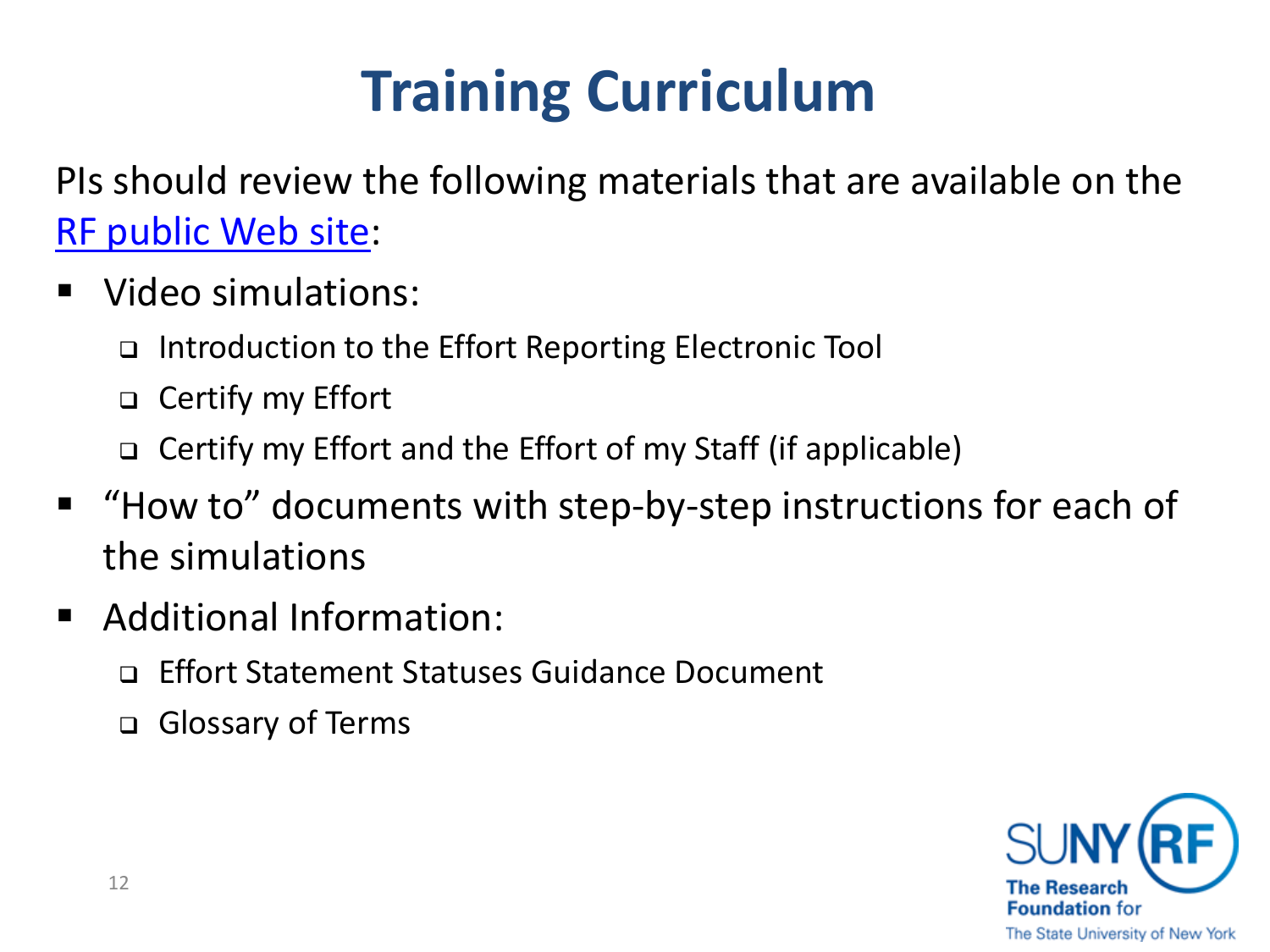#### **Committed Effort**

#### **Effort Certification**

Federal regulations require effort certification for anyone with salary charges that are reimbursed or cost shared to a federal or federal flow-through award

| Whose effort is certified?  | Who certifies that effort?                                                       |
|-----------------------------|----------------------------------------------------------------------------------|
| Principal investigator (PI) | PI or designated proxy certifier/restricted effort coordinator                   |
| Co-PI                       | Co-PI or designated proxy certifier/restricted effort coordinator                |
| Key/Senior personnel        | Key/senior personnel or designated proxy certifier/restricted effort coordinator |
| <b>Research staff</b>       | PI or designated proxy certifier/restricted effort coordinator                   |

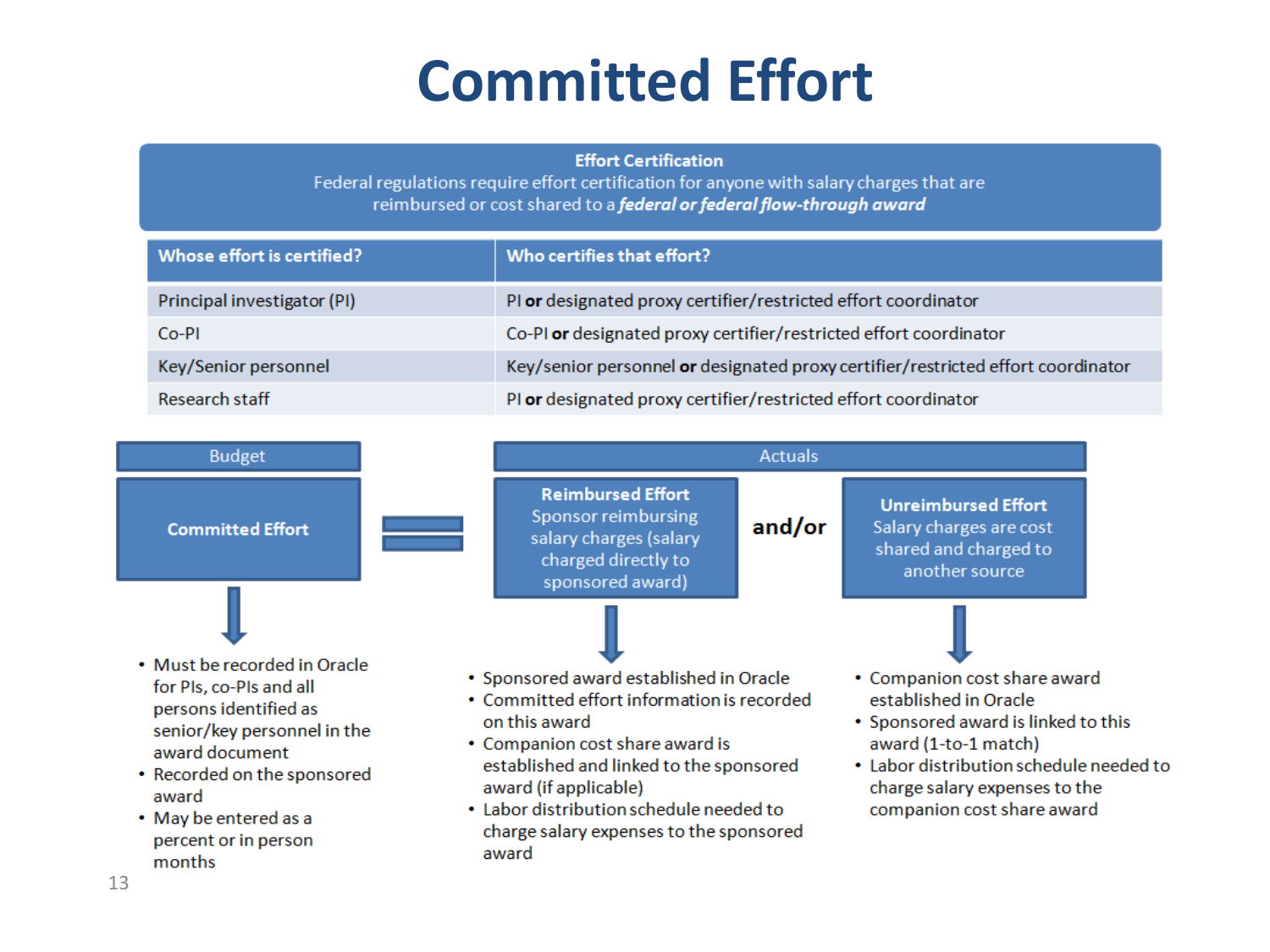#### **Committed Effort**

- Commitment of effort in a proposal, once awarded, is recorded in the Oracle business system for PIs and key personnel
- **Effort commitments trigger the necessity to complete an** "IFR/Cost Sharing Appointment Form"
- **If key personnel intend to reduce their effort on sponsored** programs by more than 25 percent the institution needs to notify the sponsor and receive approval